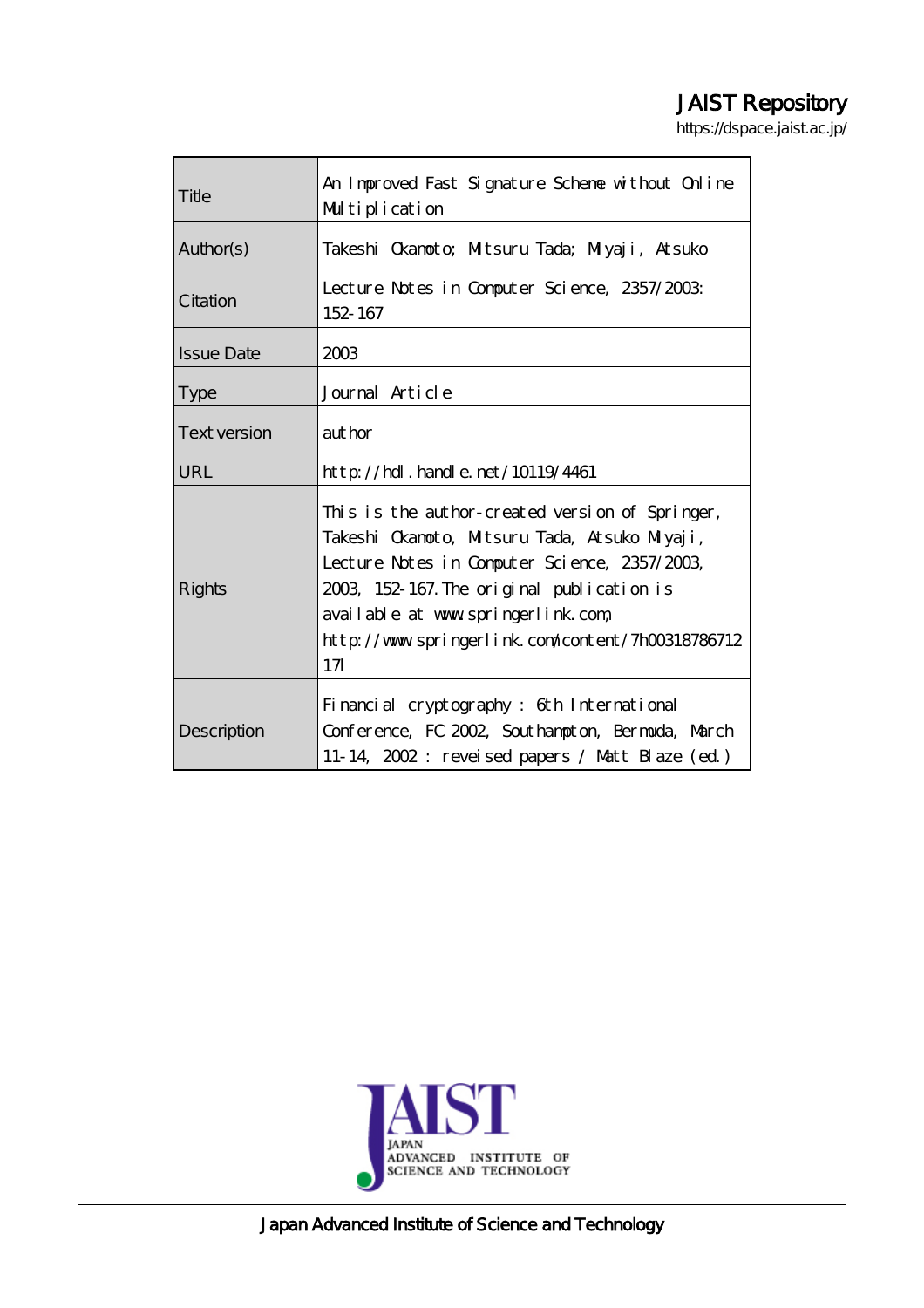## An Improved Fast Signature Scheme without on-line Multiplication\*

Takeshi Okamoto<sup>1</sup>, Mitsuru Tada<sup>2</sup> and Atsuko Miyaji<sup>1</sup>

<sup>1</sup> School of Information Science, Japan Advanced Institute of Science and Technology (JAIST), {kenchan, miyaji}@jaist.ac.jp <sup>2</sup> Institute of Media and Information Technology, Chiba University, mt@math.s.chiba-u.ac.jp

Abstract. In this paper, we propose a fast signature scheme which is derived from three-pass identification scheme. Our signature scheme would require a modular exponentiation as preprocessing. However, no multiplication is used in the actual (i.e. on-line) signature generation. This means that the phase involves only a hashing operation, addition and a modular reduction. So far, some fast signature schemes called on the fly signatures were proposed. In those schemes the modular reduction is eliminated in the on-line phase. Therefore, our approach to obtain the fast on-line signature is different from theirs. This paper is the first approach for the fast signature scheme without on-line modular multiplication.

Keywords: three pass identification, digital signature, on-line modular multiplication, random oracle model and provable security

#### $\mathbf{1}$ Introduction

Nowadays, a signature scheme is an important tool for secure communication. Consequently, we are longing for more compact signature schemes to spread public-key infrastructure (PKI) system. In this case, the compactness means the efficiency of both computational work and transmitted data size. Such a compactness gives users' convenience, and is acceptable for various application to capacity limited devices such as a smart card.

To consider the computational efficiency in signature schemes, let us focus on the signer's computational work in generic digital signature schemes<sup>1</sup>. In such a signature scheme, there exist two kinds of computation for the signer: it consists

<sup>\*</sup> This work has been supported by the Telecommunications Advancement Organization of Japan under the grant for international joint research related to informationcommunications.

 $^{-1}$  As well as in [17], in this paper, a generic (digital) signature scheme means a signature scheme which can be derived from a three-pass identification scheme by using an appropriate hash function.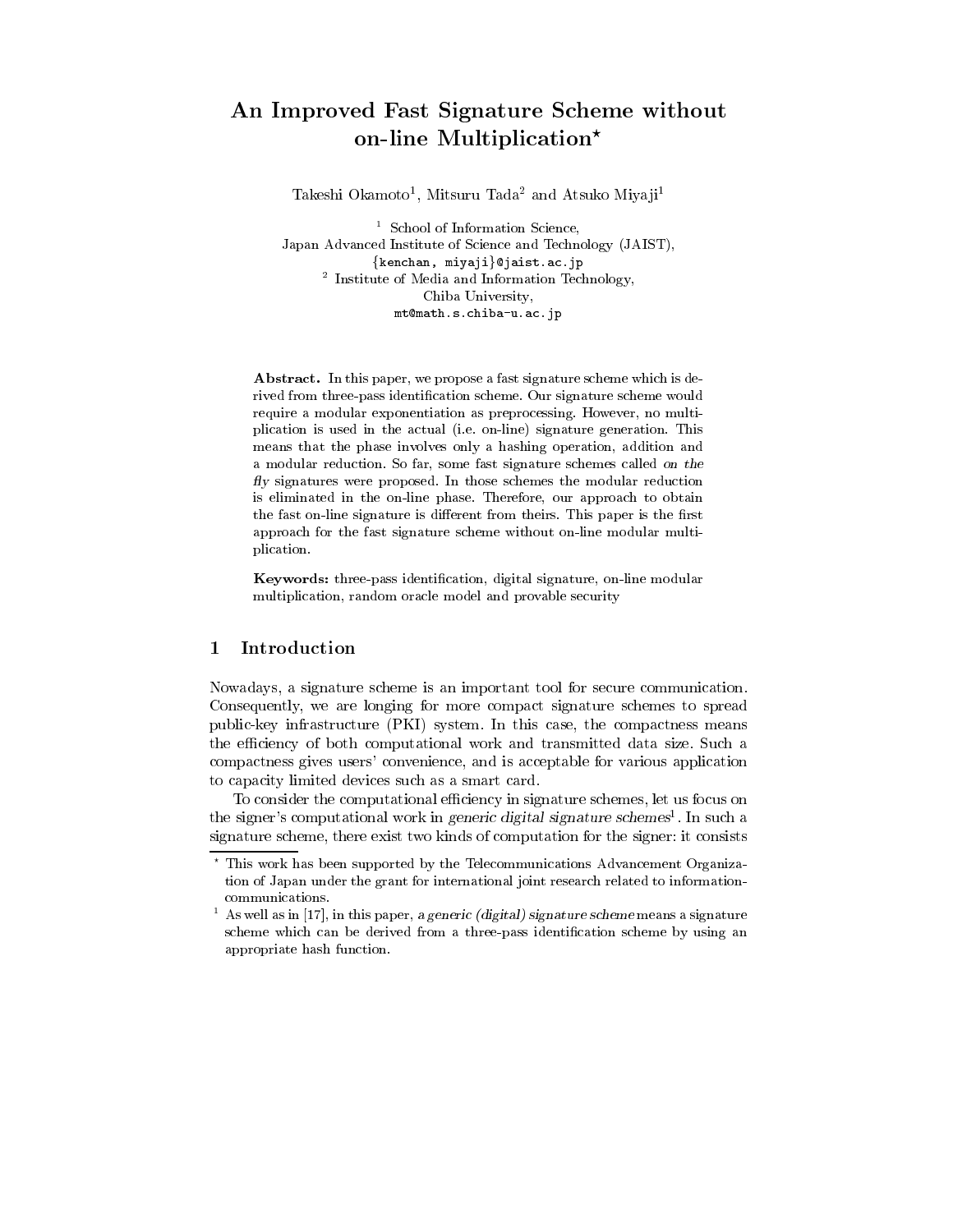of pre-computation and (actual) signature generation. The pre-computation can compute values without a message to be signed, and execute during idle time and completely independent of message to be signed. This means that such a computational cost does not influence the real-time computing. We say that such a computation is the *off-line* processing. On the other hand, the (actual) signature generation does directly influence the processing time because a message is indispensable to compute. We say that such a computation is on-line processing.

To estimate the efficiency of a signature scheme, we should separately consider the two types of computation. Needless to say, the fast on-line signature<sup>2</sup> can make digital signatures much more practical in a variety of scenarios.

To realize the fast on-line signature generation, Girault [6] modified Schnorr's signature scheme [22] in which an RSA-modulus<sup>3</sup> is used instead of a prime modulus. This modification leads to no modulo reduction in the on-line signature generation. Therefore, in Girault's scheme, faster processing of the signature generation is possible than in Schnorr's one. In 1998, Poupard and Stern [19] investigated and gave provable security for Girault's scheme, and named that scheme GPS-scheme. Due to the description of [19], in this paper, we call a generic signature scheme in which modulo reduction is not necessary in the online signature generation, on the fly signature scheme.

In 1999, Poupard and Stern [20] proposed another on the fly signature scheme (PS-scheme for short), whose security relies on the difficulty of integer factoring. In 2001, Okamoto, Tada and Miyaji [15] proposed on the fly signature (OTMscheme for short) by improving PS-scheme in the computational work and transmitted data size.

In this paper, we propose a fast signature scheme, which is derived from a three pass identification scheme. Our idea to reduce the on-line computation, completely differ from that of on the fly signatures. That is, the on-line multiplication is eliminated in our scheme, whereas the modular reduction is done in on the fly signatures. Up to the present, some fast signature schemes which have the property of on the fly signature, have been proposed. However, this paper is the first approach for the fast signature scheme without on-line modular multiplication.

To sum up, in the on-line computation, the modular reduction is used in our schemes, and multiplication is used in on the fly schemes. Now let us compare the computational efficiency between the multiplication and the modular reduction. In the multiplication, a recursive algorithm due to  $[8]$  reduces the complexity of the multiplying. On the other hand, in the modular reduction, we can use the efficient technique such as  $[1, 11]$ .

Those methods are further advantageous than [8] because a single modulus can be used in our schemes and many reductions are performed by using such a modulus. That is, in our scheme the modulus  $s$  is fixed because  $s$  is a secret key.

 $2$  In this paper, a fast on-line signature means the signature scheme which has the on-line computational efficiency.

<sup>&</sup>lt;sup>3</sup> In this paper, we call a modulus to be a product of two distinct primes an RSAmodulus.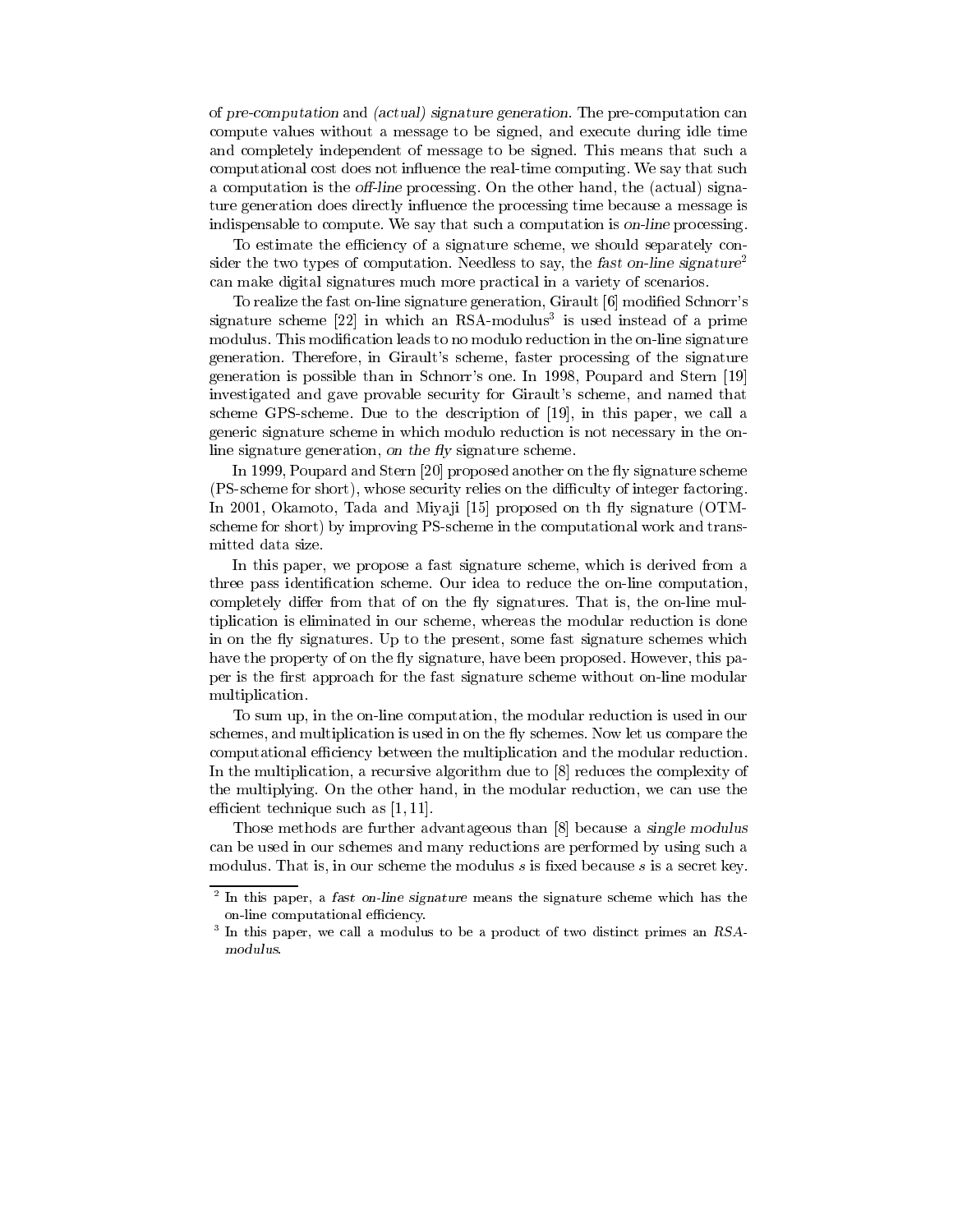This property lead to a good computational efficiency for modular reduction. On the other hand, such an efficiency does not exist for the multiplication.

Consequently, the on-line modular reduction in our schemes is faster than the on-line multiplication in on the fly signatures from implementation point of view. For more detailed treatment of the above methods, see [9].

As for the security, our scheme is based on the integer factoring problem for RSA modulus n and provably secure in the random oracle model. To satisfy the security, our scheme uses a public key  $g$  with specific structure, called asymmetric basis, and which is a variant of  $[16]$ . This property leads to the good efficiency in terms of both size of data and amount of work.

Concrete to say, compared with OTM-scheme, the size of a signature in our signature can be reduced by at least 21%, and computational cost in our scheme for verification can be reduced by  $32\%$ , respectively. In the same way, compared with PS-scheme, the size of a secret key and a signature can be reduced by at least 68% and 58%, respectively. Furthermore, the computational cost for pre-computation and verification can be reduced by at least  $83\%$  and  $78\%$ , respectively.

This paper is organized as follows. In Section 2, we will review on the fly schemes. In Section 3, we will introduce our proposed identification scheme, and will give provable security for ours. In Section 4, we will introduce our signature scheme derived from our identification, and will discuss the security consideration. In Section 5, we will suggest practical values of our identification and the resulting signature scheme and will describe the implementation notes. In Section 6, we will introduce an efficient signature scheme which is optimized in terms of data size, and will evaluate the performance of our signature scheme by comparing with existing on the fly signatures: OTM-scheme, PS-scheme and GPS-scheme. The conclusion will be given in Section 7.

#### $\boldsymbol{2}$ **Previous Work**

In this section, we briefly survey the previous works.

We first introduce some notations. The symbol  $\varphi(\cdot)$  denotes Euler totient function, that is,  $\varphi(n)$  is the number of the natural numbers less than n and coprime to n. The symbol  $\lambda(\cdot)$  denotes so-called Carmichael function, that is,  $\lambda(n)$  is the greatest number among the possible orders of elements in  $\mathbb{Z}_n^*$ . The order of an element  $g \in \mathbb{Z}_n^*$  is represented as  $\text{Ord}_n(g)$ . We denote by |x|, the binary length for a positive integer x. We say that p is a strong prime if  $p = 2p' + 1$ and both  $p$  and  $p'$  are primes.

Now let us recall the on the fly schemes (identification version).

**GPS-scheme** [19]: The public key is  $(n, g, v)$ , where *n* is an RSA modulus.  $g \in \mathbb{Z}_n^*$  is an element with high order, and  $v = g^{-s} \mod n$ , where  $s \in \mathbb{Z}_{2^k}$  is picked up at random. The secret key is  $s$ .

In identification step, the commitment is  $x = g^r \mod n$ , where  $r \in \mathbb{Z}_A$  is picked up at random, the random challenge is  $e \in_R \mathbb{Z}_B$ , and the answer is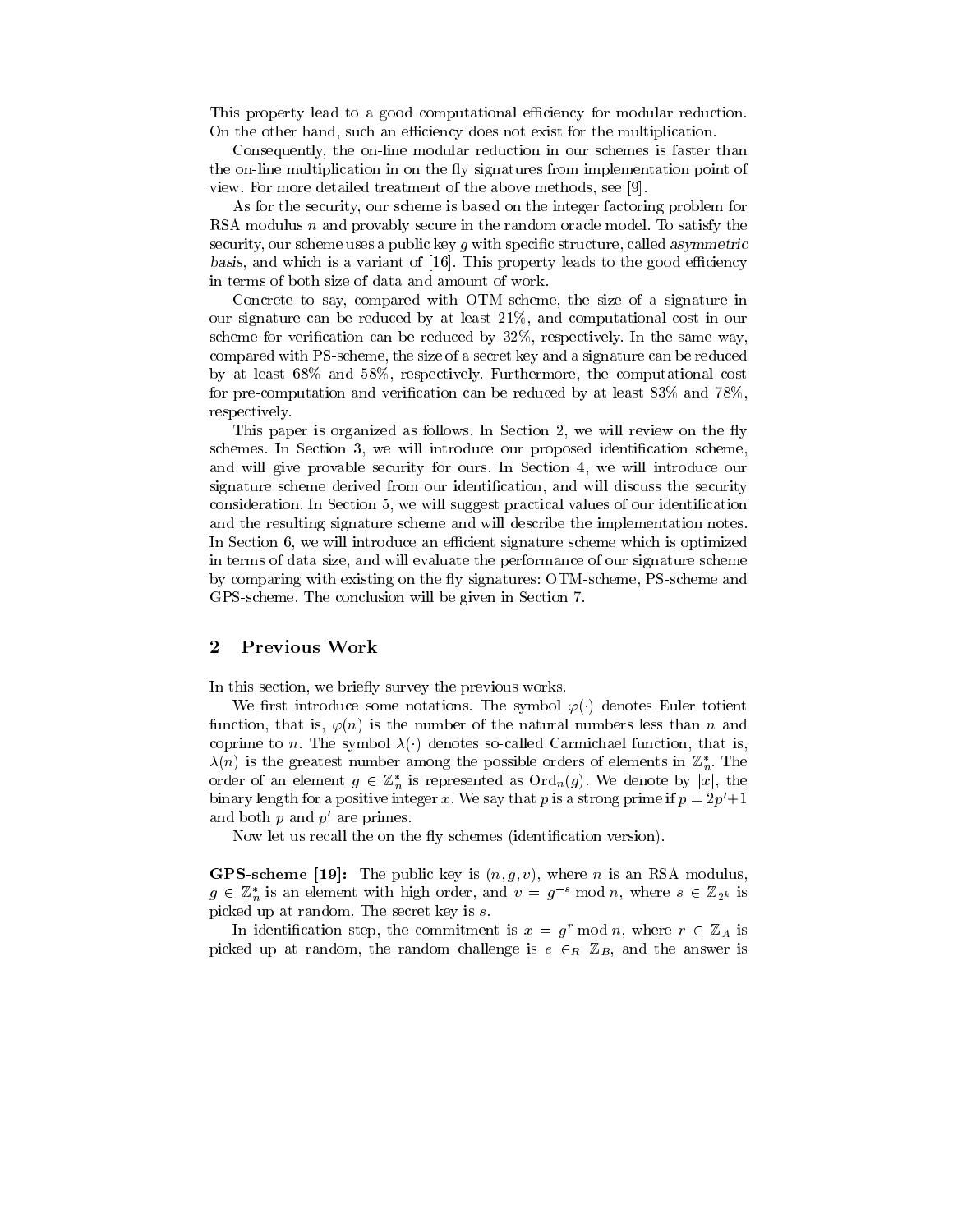$y = r + se$  (in Z). A verifier finally checks whether  $x = g^y v^e \mod n$  holds or not. Here each parameter  $(A, B, k)$  satisfies  $B \ll 2^k \ll A$ .

It is known that if one sets up the parameters in GPS-scheme such that the scheme is as secure as the discrete logarithm problem for modulus  $n$  under the one key attack scenario [20], the scheme leads to the inefficiency for both the amount of work and transmitted data size. For more details, we refer to [16].

**PS-scheme** [20]: The public key is  $(n, g)$ , where *n* is a product of strong primes p and q, and  $g \in \mathbb{Z}_n^*$  is an element such that  $\text{Ord}_n(g) \in \{\lambda(n), \lambda(n)/2\}.$ The secret key is  $s = n - \varphi(n)$  (=  $p + q + 1$ ), where  $|s| = k$ .

In identification step, the commitment is  $x = g^r \mod n$ , where  $r \in \mathbb{Z}_A$  is picked up at random, the random challenge is  $e \in_R \mathbb{Z}_B$ , and the answer is  $y =$  $r + se$  (in Z). A verifier finally checks whether both  $y < A$  and  $x = g^{y-ne}$  mod n hold or not. Here each parameter  $(A, B, k)$  satisfies  $B \ll 2^k \ll A$ .

PS-scheme has some drawbacks: As you see, a secret key in PS-scheme is  $s = n - \varphi(n)$  and the size of s is very large, i.e. about |n|/2. This feature lead to inefficiency in view of the amount of work and transmitted data size.

The following OTM-scheme solves the above drawback.

**OTM-scheme** [15]: The public key is  $(n, g, z)$ , where  $n = \prod_{i=1}^{t} p_i$  for an integer  $t \geq 2$ ,  $g \in \mathbb{Z}_n^*$  is an element such that  $q = \text{Ord}_n(g)$  and  $z \in \mathbb{Z}_{2^c}$  is picked up at random. The secret key is  $s = z \mod q$ , where  $|s| = k$ .

In identification step, the commitment is  $x = g^r \mod n$ , where  $r \in \mathbb{Z}_{2^a}$ is picked up at random, the random challenge is  $e \in_R \mathbb{Z}_{2^b}$ , and the answer is  $y = r + se$  (in Z). A verifier finally checks whether both  $y < 2^{a+1}$  and  $x = g^{y-ze}$  mod *n* hold or not. Here each parameter  $(a, b, c, k)$  satisfies  $2^b \ll$  $2^k \ll 2^a \ll 2^{bc}$ .

The discussion for the above on the fly signatures and our proposed scheme, is given in Section 6.2.

#### **Identification Scheme** 3

In this section, we introduce our identification scheme. The security consideration is also discussed.

#### $3.1\,$ Protocol

Our identification scheme uses the parameters k, s, a and b with  $2^{k-1} \leq s$  $2^k \ll 2^a \ll 2^b$ , and also uses slightly generalized asymmetric basis [16], which is defined as follows.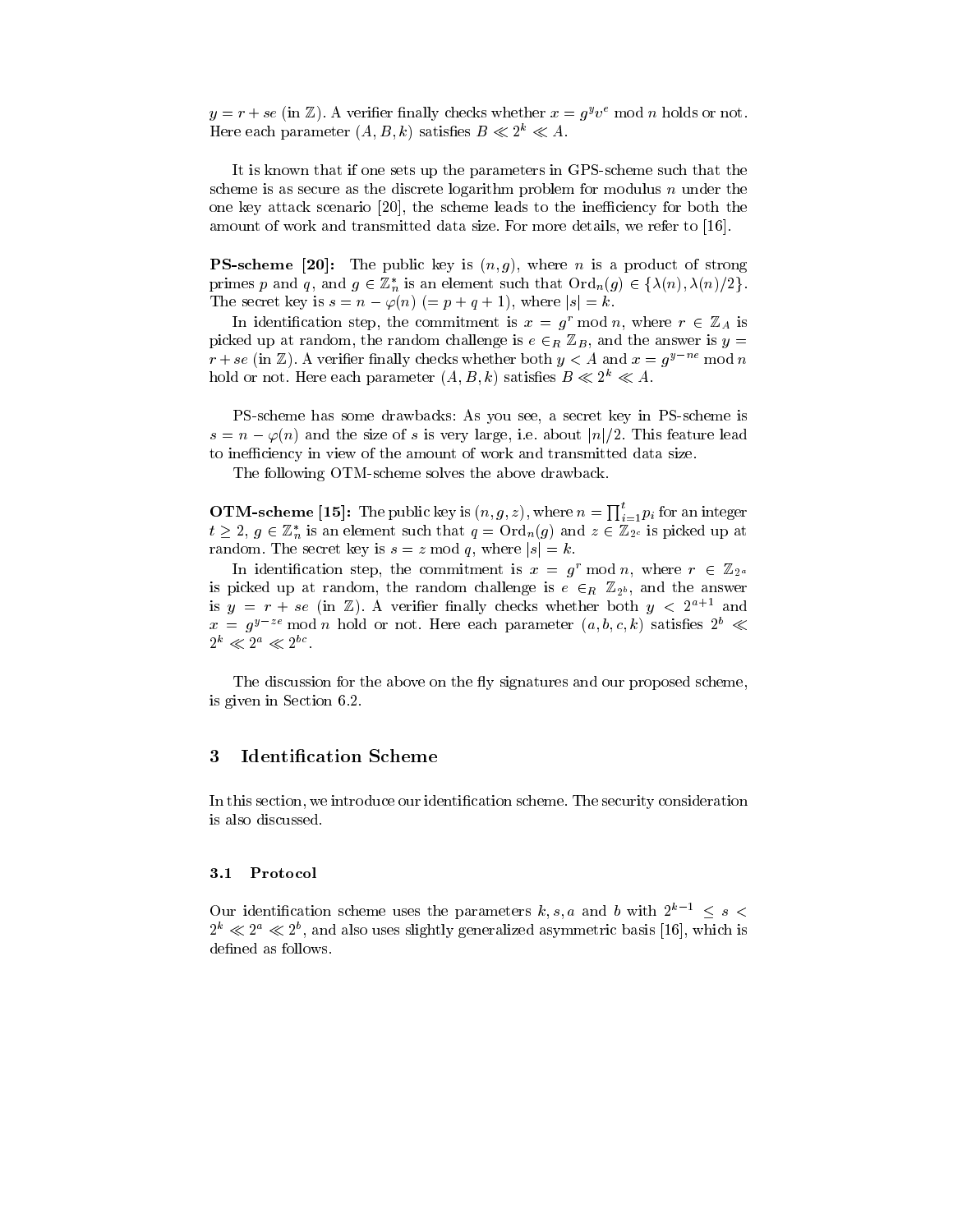

Fig. 1. Proposed identification scheme

**Definition 1 (Asymmetric basis)** Let *n* be an RSA modulus such that  $n =$ pq. Then we say that g is an asymmetric basis in  $\mathbb{Z}_n^*$  if the multiplicity of 2 in  $\text{Ord}_p(g)$  is not equal to that of 2 in  $\text{Ord}_q(g)$ .

We now give our identification protocol.

Key generation step: The following steps are executed:

- **Step1** Pick up two same-size primes p and q, and compute  $n = pq$ . **Step2** Choose an element  $g \in \mathbb{Z}_n^*$  which is an asymmetric basis in  $\mathbb{Z}_n^*$ , where  $s = \text{Ord}_n(g).$
- **Public-key/secre-key:** The public-key is  $(n, g)$  and the corresponding secret $key$  is  $s$ .

**Identification step:** A prover and a verifier execute the following steps:

**Step1** The prover picks up a random number  $r \in \mathbb{Z}_{2^a}$ , computes the commitment  $x = g^r \mod n$  and sends x to the verifier.

**Step2** The verifier picks up a random challenge  $e \in \mathbb{Z}_{2^b}$  and sends e to the prover.

**Step3** The prover computes  $z = e$  mod s and an answer  $y = r + z$  in Z, and sends  $y$  to the verifier.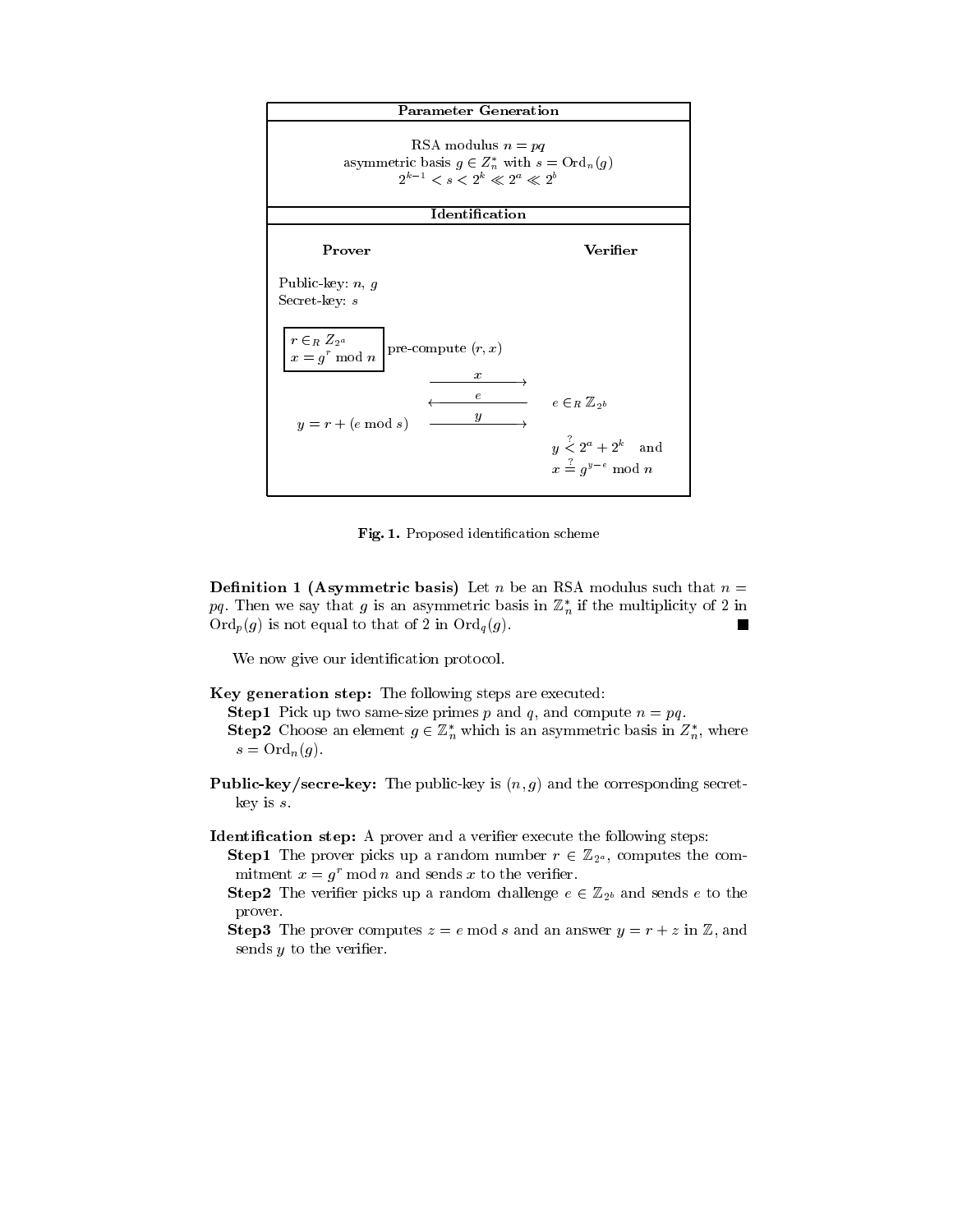**Step4** The verifier checks whether both  $y < 2^a + 2^k$  and  $x = g^{y-e}$  mod *n* hold or not. If both equations hold, the verifier accepts. Otherwise she rejects.

In Step3, the on-line multiplication for the prover is eliminated. This is the main idea of our scheme.

Note that, in the conventional identification schemes such as Schnorr [22] or Guillou-Quisquater [7], the challenge e can be a fixed constant. In this case, such schemes whould have some rounds. However, in our identification, e has the condition such that  $2^k \ll e$ . Therefore, the round of our identification is constant and fixed as one. We can say such a property indeed characterizes our schemes.

#### $\bf 3.2$ **Security Analysis**

We show that our proposed scheme is a three-pass honest-verifier statically zeroknowledge identification protocol. As a strategy, we would like to indicate that our scheme provides completeness, soundness and the statistical zero-knowledge property, respectively. To estimate the rigorous security, we follow the approach of Feige, Fiat and Shamir in [5].

We say that a positive function  $f(k): \mathbb{N} \to \mathbb{R}$  is said to be negligible, if for any c, there exists a  $k_c$  such that  $f(k) \leq k^{-c}$  for any  $k \geq k_c$ . Otherwise f is said to be non-negligible.  $||x||$  denotes the absolute value of x.

**Lemma 2** Let *n* be an RSA modulus and *g* be an asymmetric basis in  $\mathbb{Z}_n^*$ . Assume that we find  $L > 0$  such that  $q^L = 1 \text{ mod } n$ . Then we can construct a Turing machine M which on input n, q and L outputs a factor of n in time  $O(|L||n|^2)$ 

*Proof.* This lemma is basically due to [16]. Hereafter, we describe how to construct  $M$ .

At first, M extract the odd part b of L, such that  $L = 2<sup>a</sup>b$ . Since q is an asymmetric basis in  $\mathbb{Z}_n^*$ , it holds  $g^{2b} = 1 \text{ mod } p$  and  $g^{2b} = 1 \text{ mod } q$ , and also holds  $g^b = 1$  mod p and  $g^b = -1$  mod q. Then we have the following results:  $p \mid g^b - 1$  and  $n \nmid g^b - 1$ . Consequently, M can find a factor of n by computing  $gcd(g^b-1 \mod n, n).$ 

Note that the modular exponentiation algorithm and the extended Euclidean algorithm have a running time of  $O(|L||n|^2)$  and  $O(|n|^2)$ , respectively. Hence M can execute the above steps in time  $O(|L||n|^2)$ .  $\Box$ 

**Theorem 3 (Completeness)** In the proposed identification scheme, the prover who has a secret-key, and who follows the scheme, is always successfully accepted.

*Proof.* The answer y correctly computed by the prover, is  $r + z$ , where  $z =$ e mod s. Since  $r < 2^a$  and  $z < s < 2^k$ , those conditions satisfy  $y < 2^a + 2^k$ . Furthermore, from the following equations:

$$
g^{y-e} = g^{(r+z)-e} = g^{r+(\text{emods})-e} = g^r = x \mod n,
$$

a correctly generated answer  $\eta$  always passes the verification.

 $\Box$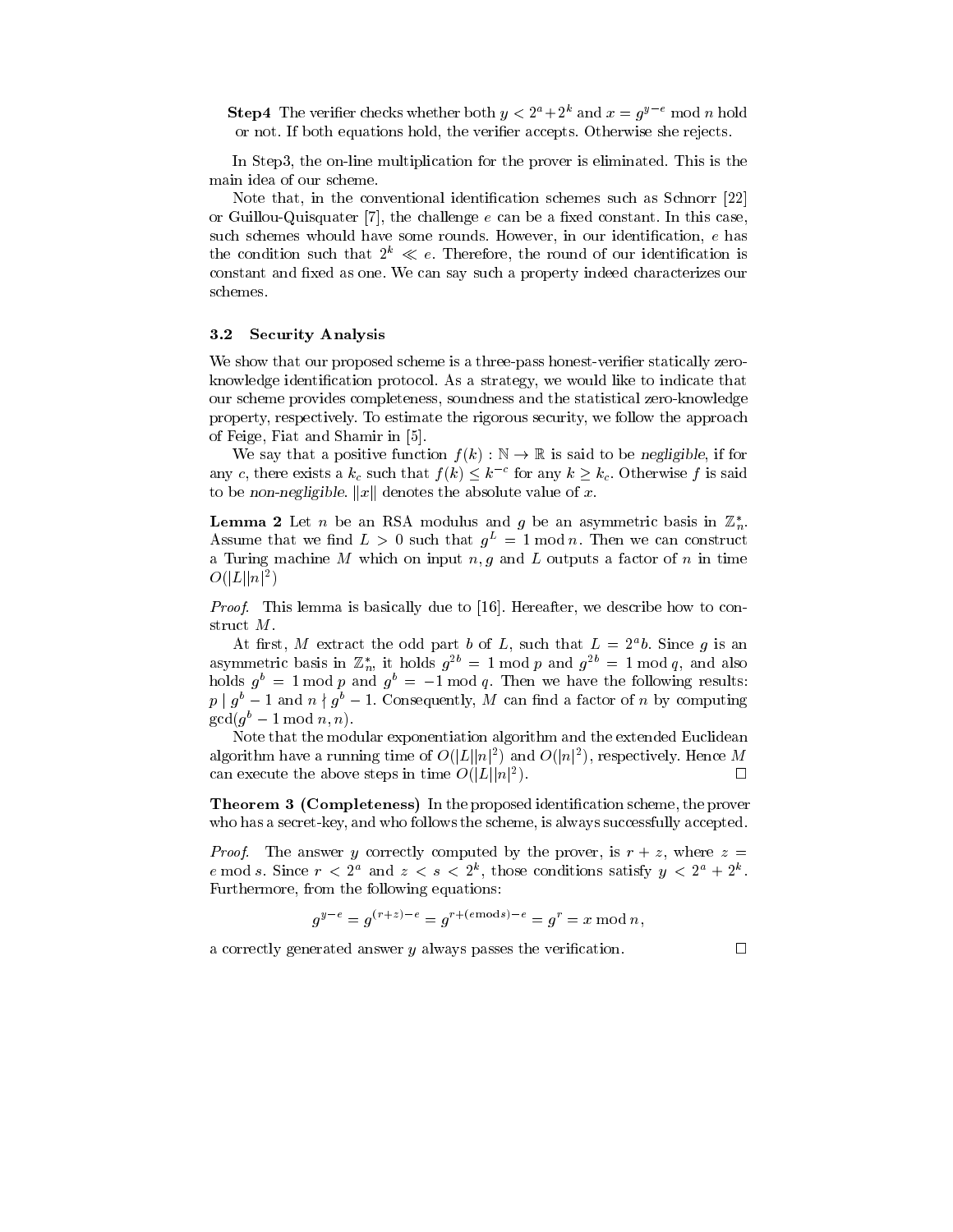**Theorem 4 (Soundness)** If there exists a polynomial-time adversary  $\tilde{P}$  which is accepted by honest verifiers with probability  $> 1/2^b + \varepsilon, \varepsilon > 0$ , where the average running time is T. Then, by using  $\tilde{P}$ , we can construct a polynomial-time machine M, which can figure out the factorization of public-key n, in expected time  $O(T/\varepsilon+|n|^{O(1)})$ .

*Proof.* Hereafter, we illustrate how to construct M. First M input  $(n, g)$  to  $\tilde{P}$ . Here we denote by ST, the current  $\ddot{P}$ 's state at this stage. Ver is a verification function, on input  $(x, e, y)$ , outputs OK if those parameters are valid. Otherwise it outputs NG.

 $M$  executes the following algorithm and tries to obtain forged parameters.

```
% Algorithm 1
input result := NG, counter := 0
while (result = NGcounter \langle |n|/\varepsilon \rangle do
pick up a random tape \omega at random
x := P(\omega)pick up a random number e \in \mathbb{Z}_{2^b} at random
y := P(e)result := Ver(x, e, y)counter := counter + 1end while
output (\omega, x, e, y)end
```
If the forgery of Algorithm 1 is successful,  $M$  executes the next steps. Otherwise it stops (this time the attempt is failure). The probability with which  $M$ can obtain the forged parameters is estimated as:

$$
1 - (1 - \varepsilon)^{\frac{|n|}{\varepsilon}} \ge 1 - \left(\frac{1}{\tilde{e}}\right)^{|n|},
$$

where  $\tilde{e}$  is the natural logarithm.

Next, M initializes the P 's condition: set as ST. By using the same  $(\omega, x)$ obtained by Algorithm 1, M tries to obtain forged parameters  $(x, e', y')$ . In this case, we denote by  $\varepsilon'$  the probability to obtain those parameters by one iteration.

 $M$  executes the following algorithm.

% Algorithm 2 input  $\omega$ , result := NG, counter := 0  $x:=\mathcal{A}(\omega)$ while (result = NG counter  $\langle |n|/\varepsilon' \rangle$  do pick up a random number  $e' \in \mathbb{Z}_{2^b}$  at random  $y' := P(e')$ result :=  $Ver(x, e', y')$ counter := counter + 1 end while output  $(e', y')$ end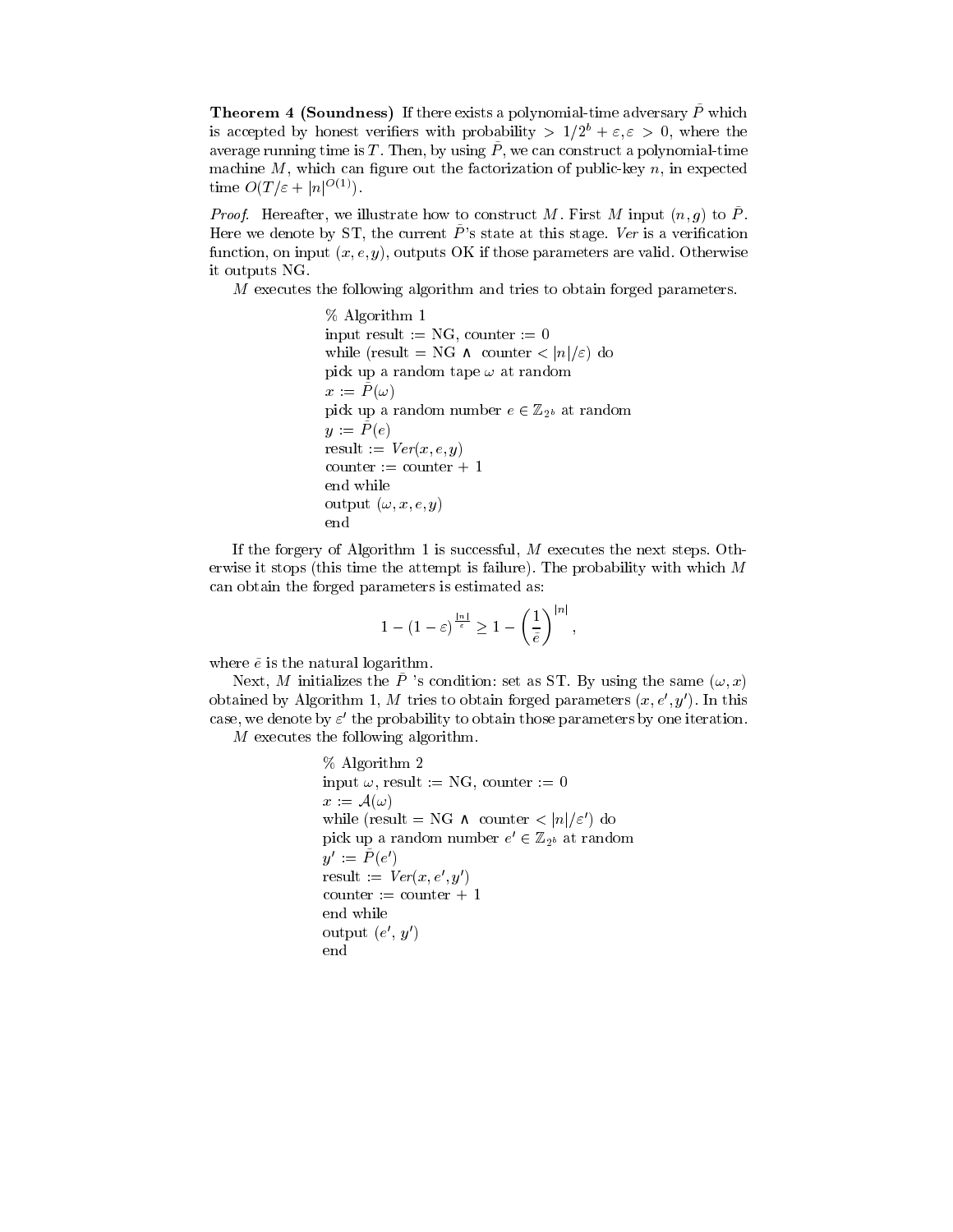It can be formally proved that  $\varepsilon' \geq \varepsilon/2$ . For more details, see Splitting Lemma in  $[17]$ . In the same way as before, the probability with which  $M$  can obtain the forged parameters is  $\geq 1 - \left(\frac{1}{e}\right)^{|n|}$ .

As a consequence, the running time by executing Algorithm 1 and Algorithm 2 is  $O(|n|t/\varepsilon)$  and the probability with which M can obtain  $(x, e, y)$  and  $(x, e', y')$ is estimated as  $\geq \frac{1}{2} \left( 1 - \left( \frac{1}{e} \right)^{|n|} \right)^2$ .

Finally, M computes  $L = ||(y - y') - (e - e')||$ . Here  $L > 1$  is a multiple of  $\text{Ord}_n(g)$ , that is,  $g^L = 1 \text{ mod } n$ , and g is an asymmetric basis. Therefore, as in the consequence of Theorem 2,  $M$  can obtain the factorization of public in expected time  $O(kT/\varepsilon + |n|^{O(1)})$ .  $\Box$ 

Theorem 5 (Zero-knowledge property) The proposed identification scheme provides honest-verifier statistical zero-knowledge property, if  $2s/2<sup>a</sup>$  is negligible.

*Proof.* We prove the above theorem along the line of Theorem 6 in [19]. To prove the theorem, we show that we can construct a polynomial-time machine (simulator)  $M$  which simulates the communication between the honest prover and a honest verifier.

In this case,  $M$  executes the following steps:

**Step1** Pick up two random numbers:  $e' \in \mathbb{Z}_{2^b}$  and  $y' \in \mathbb{Z}_{2^a}$ . **Step2** Compute  $x' = g^{y'-e'}$  mod n. Step3 Output  $(x', e', y')$ .

We denote by  $\pi$ , the probability in the communication between a honest prover and a honest verifier, that is,  $\pi = \Pr[(x, e, y) = (\alpha, \beta, \gamma)]$ . Then we have the following:

$$
\pi = \Pr\left[\begin{array}{c} \alpha = g^r \bmod n, \\ \beta = e, \\ \gamma = r + \Omega \end{array}\right]
$$
  
\n
$$
= \frac{1}{2^{a+b}} \cdot \sum_{0 \le r < 2^a \atop 0 \le e < 2^b} \Pr\left[\begin{array}{c} \alpha = g^{\gamma - \Omega'} \bmod n, \\ \beta = e, \\ r = \gamma - \Omega' \end{array}\right]
$$
  
\n
$$
= \frac{1}{2^{a+b}} \cdot \Pr\left[\begin{array}{c} \alpha = g^{\gamma - \beta} \bmod n, \\ 0 \le \beta < 2^b, \\ 0 \le \gamma - \Omega' < 2^a \end{array}\right]
$$
  
\n
$$
= \frac{1}{2^{a+b}} \cdot \chi(\alpha = g^{\gamma - \beta} \bmod n)
$$
  
\n
$$
\chi(0 \le \beta < 2^b) \cdot \chi(\Omega' \le \gamma < 2^a + \Omega')
$$

where  $(e \mod q)$  and  $(\beta \mod q)$  are denoted by  $\Omega$  and  $\Omega'$ , respectively. For a predicate Q,  $\chi(Q)$  means the characteristic function of Q, that is, if Q is true, then  $\chi(Q) = 1$ , otherwise  $\chi(Q) = 0$ .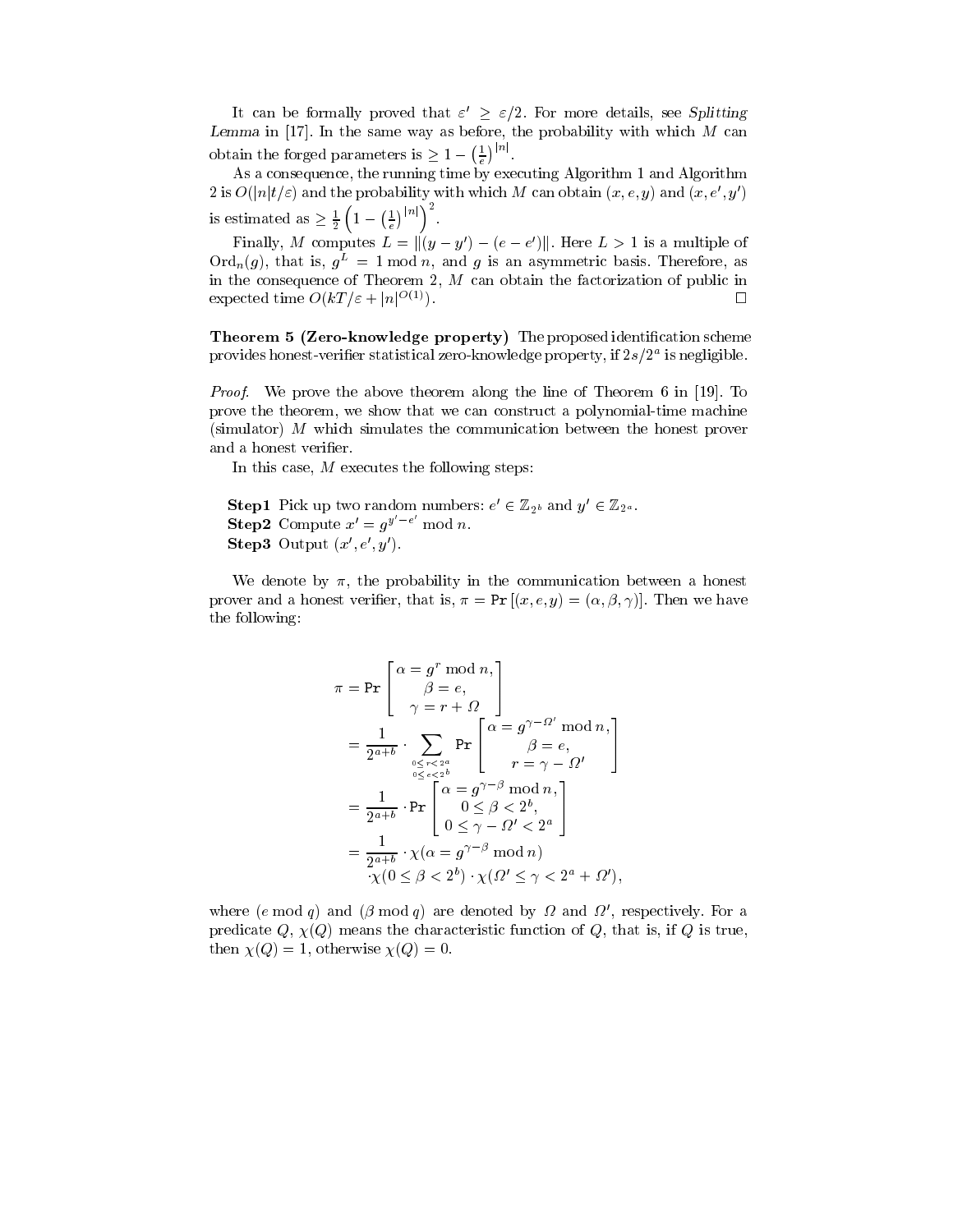In the same way as above, the probability by M, that is,  $Pr[(x', e', y') = (\alpha, \beta, \gamma)]$ is denoted by  $\pi'$ . In this case, we have the following:

$$
\pi' = \Pr\left[\begin{array}{c} \alpha = g^{y'-e'} \bmod n, \\ \beta = e', \\ \gamma = y' \end{array}\right]
$$
  
= 
$$
\frac{1}{2^{a+b}} \cdot \sum_{0 \le r < 2^a \atop 0 \le e < 2^b} \Pr\left[\begin{array}{c} \alpha = g^{\gamma-\beta} \bmod n, \\ \beta = e', \\ \gamma = y' \end{array}\right]
$$
  
= 
$$
\frac{1}{2^{a+b}} \cdot \chi(\alpha = g^{\gamma-\beta} \bmod n) \cdot \chi(0 \le \beta < 2^b) \cdot \chi(0 \le \gamma < 2^a),
$$

We whould like to estimate the distance between actual system and  $M$ . We define  $\Delta = \sum_{\alpha, \beta, \gamma} ||\pi - \pi'||$ . From the results of  $\pi$  and  $\pi'$ , we obtain

$$
\Delta = \sum_{\substack{\alpha = g^{\gamma-\beta} \mod n \\ 0 \leq \beta < 2^b \\ 0 \leq \gamma < \Omega'}} \pi' + \sum_{\substack{\alpha \\ \beta \\ \alpha' \leq \gamma < 2^a}} \|\pi - \pi'\| + \sum_{\substack{\alpha \\ \beta \\ 2^a \leq \gamma < 2^a + \Omega'}} \pi.
$$

Since

$$
\left(\sum_{\alpha, \beta \atop 0 \leq \gamma < \Omega'} \pi'\right), \left(\sum_{\alpha, \beta \atop 2^a \leq \gamma < 2^a + \Omega'} \pi\right) \leq \frac{\Omega'}{2^a} < \frac{q}{2^a}
$$

and

$$
\sum_{\alpha,\beta\atop{2\leq\gamma<2^a}}\|\pi-\pi'\|=0,
$$

we can conclude  $\Delta < 2q/2^a$ . This proves the theorem.

 $\Omega$ 

#### $\overline{4}$ **Signature Scheme**

We introduce our signature scheme which is derived from the identification scheme proposed in Section 3.

#### 4.1 Protocol

As well as conventional identification schemes such as Schnorr [22] or Guillou-Quisquater [7], our identification scheme in Section 3 can be turned into a signature scheme by using the technique in [4]. Then the challenge in the identification is replaced with an appropriate hash function. Let  $\mathcal{H} : \{0,1\}^* \to \{0,1\}^b$  be a hash function.

Key generation step: This is the same as our identification scheme.

 $\Box$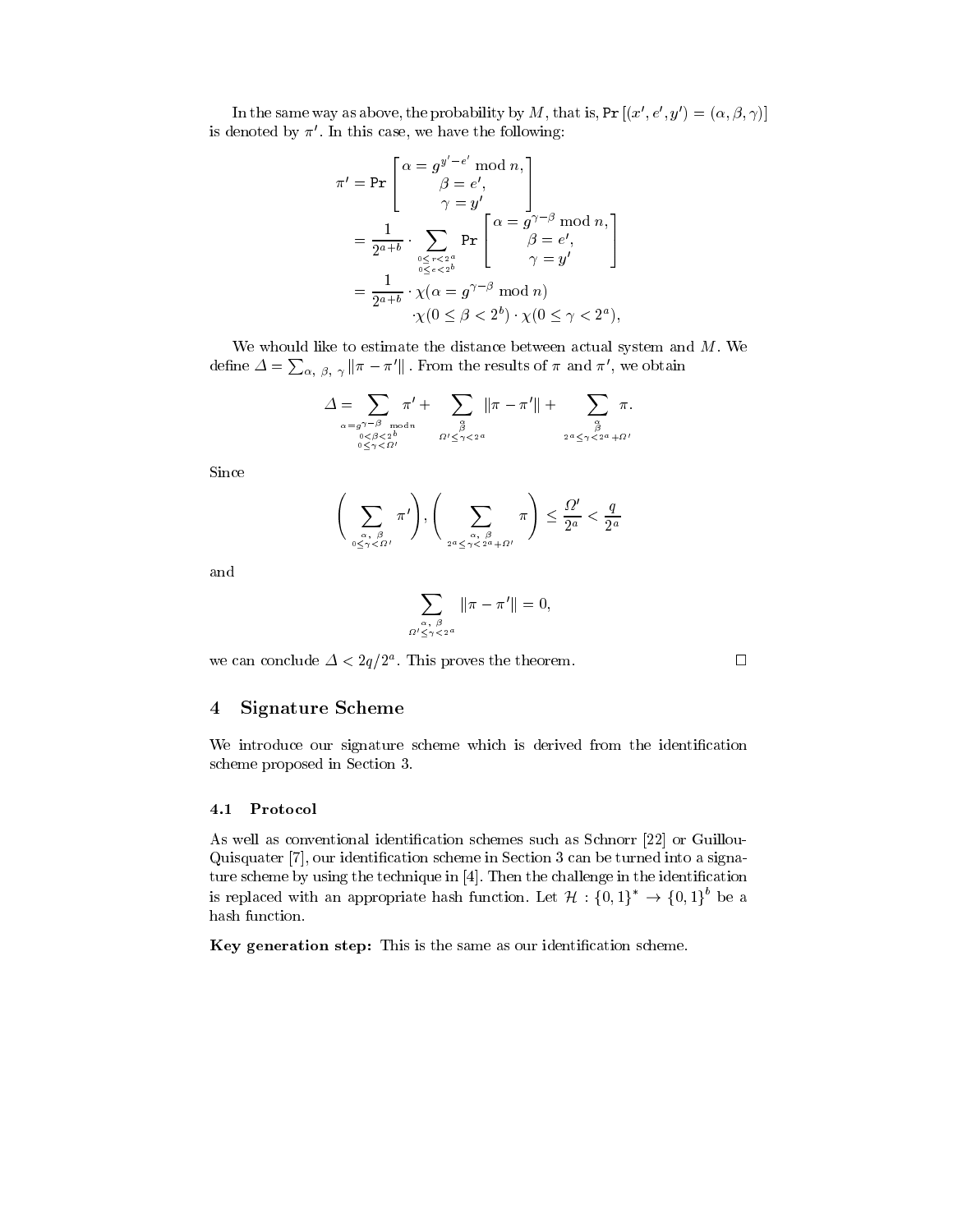**Public-key/secret-key:** This is the same as our identification scheme.

- **Signature generation step:** Suppose a signer which has a public-key and the corresponding secret-key, generates the signature of her message  $m \in \{0,1\}^*$ . Then she executes the following steps:
	- **Step1** Pick up a random number  $r \in \mathbb{Z}_{2^a}$  and compute  $x = q^r \mod n$ .
	- **Step2** Compute  $e = \mathcal{H}(x, m)$ .
	- **Step3** Compute  $z = e$  mod s and  $y = r + z$  in  $\mathbb{Z}$ .
- **Signature:** The signature for a message m is  $(x, e, y)$ .
- **Verification step:** Suppose a verifier which has the signer's public-key and the corresponding message, checks the validity of the signature for  $m$ . Then she executes the following steps:
	- **Step1** Check whether  $y < 2^a + 2^k$  holds or not. If the equation does not hold, then reject the signature and stop this protocol.
	- **Step2** Compute  $e' = \mathcal{H}(x,m)$  and  $x' = q^{y-e} \mod n$ .
	- **Step3** Check whether both  $e = e'$  and  $x = x'$  hold or not. If both equations hold, accept the signature. Otherwise reject it.

#### 4.2 **Security Analysis**

In Section 3.2, we have proved that our identification scheme is three-pass honestverifier statistically zero-knowledge identification protocol. This result includes all the properties to apply the technique of the forking lemma in [17]. Therefore, we can say that, in the random oracle model  $[2,17]$ , our signature scheme is existentially unforgeable under the adaptive chosen message attack

**Theorem 6** Let  $Q$  be the number of queries which a polynomial-time adversary  $A$  executing the adaptive chosen-message attack, can ask to the random oracle, and let R be the number of queries which  $A$  can ask to the actual signer. Assume that  $2s/2^a$  is negligible. Also assume that, A can forge a signature with nonnegligible probability  $\varepsilon \geq 10(R+1)(R+q)/2^b$ , where the average running time of  $A$  is T. Then we can construct a polynomial-time machine M which can factor *n* with non-negligible probability in expected time  $O(QT/\varepsilon + |n|^{O(1)})$ .

*Proof.* By the result of Theorem 5, the signature oracle in our signature scheme can be statistically simulated by a probabilistic polynomial-time machine  $M$ which works according to the protocol like [17].

When M uses A, she can obtain two distinct signatures  $(x, e, y)$  and  $(x', e', y')$ such that  $x = x'$ , but  $e \neq e'$ . Then, we can get a multiple of  $\text{Ord}_n(g)$  such that  $L > 1$  and  $g^L = 1$  mod n. Here g is an asymmetric basis in  $\mathbb{Z}_n^*$ , therefore by the result of Lemma 2 we can find a factor of *n* in expected time  $O(QT/\varepsilon+|n|^{O(1)})$ .  $\Box$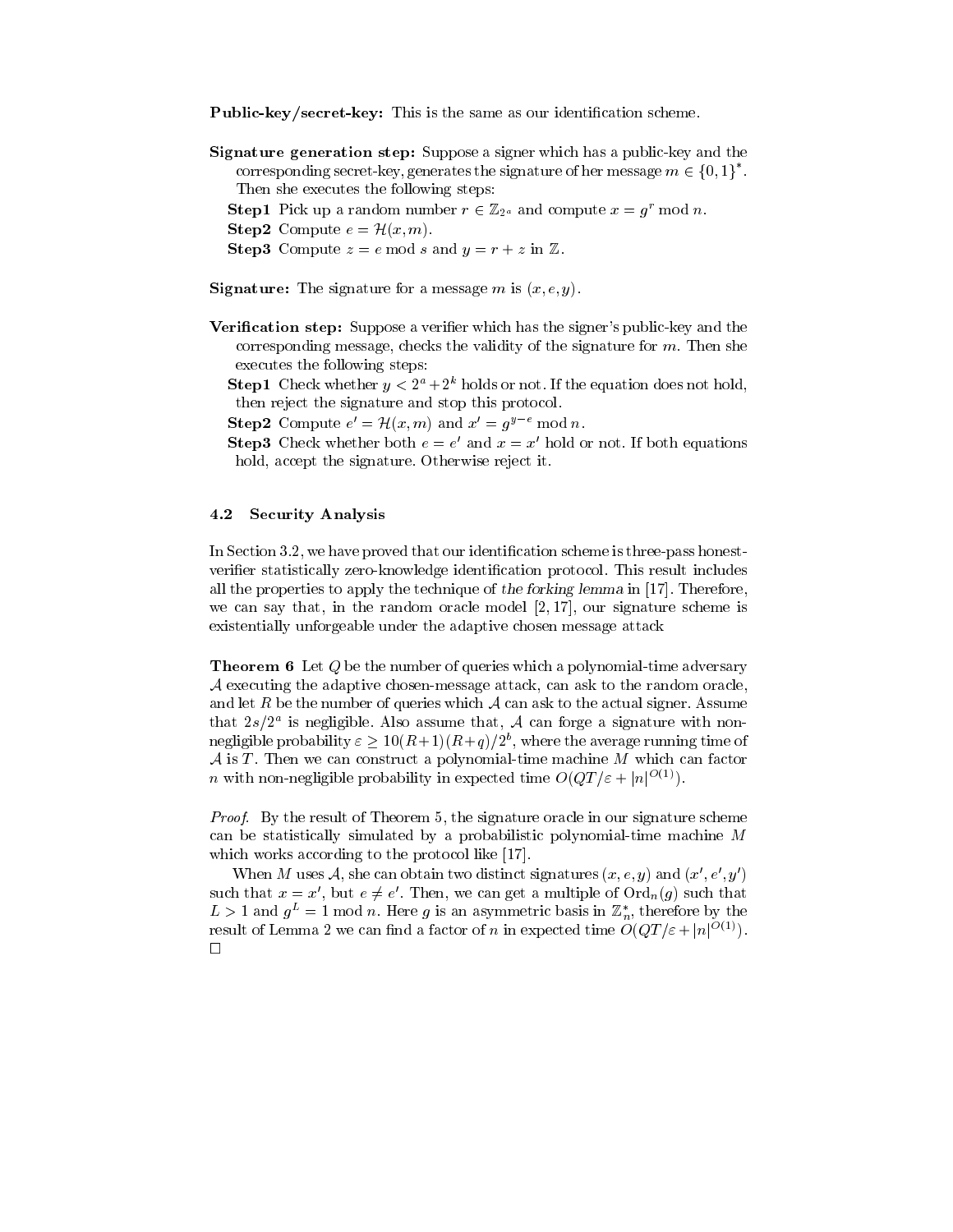#### **Parameter Generation**  $\bf{5}$

In this section, we describe the conditions of the parameters to keep the security in our identification and the corresponding signature scheme. We also show that how to implement the parameters.

#### Choice of parameters  $5.1$

**Parameters a and b:** For the security reason, the values of a and b shall satisfy:  $a = k + \kappa_1$  and  $b = a + \kappa_2$ , where k is a security parameter satisfying  $|s| = k$ with  $\text{Ord}_n(g) = s$ , and where both  $\kappa_1$  and  $\kappa_2$  are information leak parameters.

**Parameters**  $\kappa_1$  **and**  $\kappa_2$ **:** By Theorem 5, we must set such that  $1/2^{\kappa_1}$  is intractable. As for  $\kappa_2$ , let us first consider the following problem: given  $(n, g, \alpha, \kappa_2)$ , find  $\beta$  such that  $g^{\alpha} = g^{\beta}$  mod n, where  $|\beta|$  is at least  $\kappa_2$ -bits smaller than  $|\alpha|$ . In our schemes, we must set  $\kappa_2$  on the condition that the problem is hard to solve for the security parameter k. For implementation, we should take  $\kappa_1$  and  $\kappa_2$  greater than 64 and 24 bits, respectively.

**Parameter s:** Let us consider the attack which an adversary computes s only from the information of the public-key  $(n, g)$ . We can see the algorithms to extract s, such as Pollard lambda method in [18] and the baby-step giant-step method in [10]. One may say that the former is better than the latter since it has same computational complexity (exponential-time:  $O(\sqrt{s})$ ) but does not need large memory. The size of  $s$  shall be set up such that the above algorithms cannot apply for the security parameter  $k$ . For implementation, we should take  $|s| = k$  greater than 160 bits for the security reason.

#### $5.2$ Implementation notes

We first describe how to find p, q and an asymmetric basis g in  $\mathbb{Z}_n^*$ .

- **Step1** Pick up two primes  $p = 2p'p'' + 1$  and  $q = 2q'q'' + 1$  such that p' and  $q'$  are also primes, and  $p''$  and  $q''$  are odd numbers.
- **Step2** Choose  $\alpha_p \in \mathbb{Z}_p^*$  satisfying  $g_p = \alpha_p^{(p-1)/p'} \neq 1 \mod p$ . In the same<br>way, choose  $\alpha_q \in \mathbb{Z}_q^*$  satisfying  $\alpha_q \neq q-1 \mod q$ ,  $\alpha_q^{(q-1)/2} \neq 1 \mod q$  and  $g_q = \alpha_q^{(q-1)/2q'} \neq 1 \bmod q.$
- **Step3** Compute  $n = pq$  and  $g = q(q^{-1} \mod p)g_p + p(p^{-1} \mod q)g_q \mod n$ .

In Step3,  $g$  is computed by using the technique of Chinese Reminder Theorem (CRT). Note that  $\text{Ord}_n(g) = p'$  and  $\text{Ord}_n(g) = 2q'$ . Therefore  $\text{Ord}_n(g)$  $lcm(p', 2q') = 2p'q'.$ 

Next, we discuss secure hash algorithm which we should adopt. If  $\mathcal H$  were an *ideal* hash function, then the proposed signature scheme would be secure under the meaning of the description in Section 4.2. Since such a random function does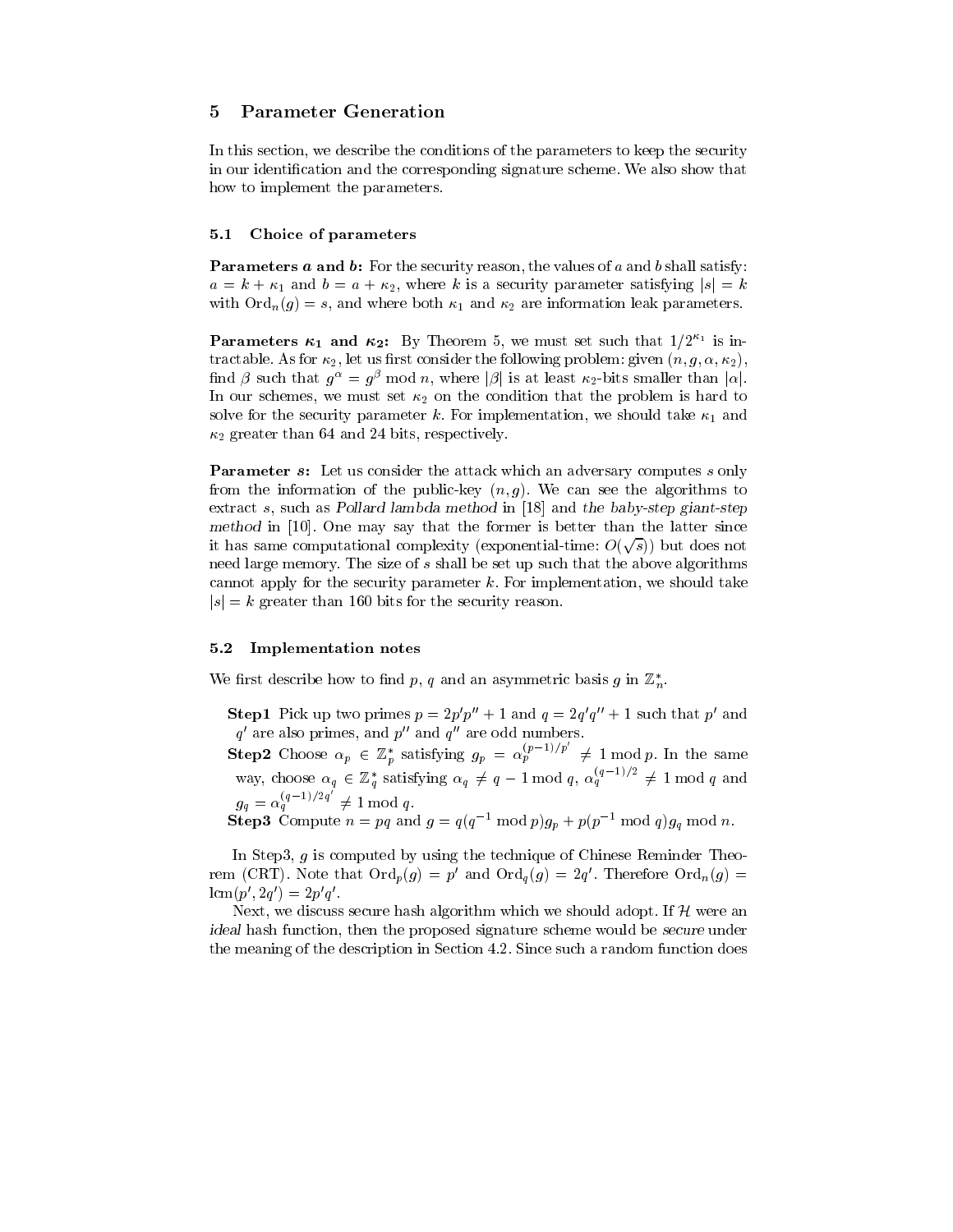not exist in the real world, in implementation, we are recommended to adopt MD5 by [21] or SHA-1 by [13], each of which is designed so that the algorithm can be a collision intractable hash function [3].

#### Efficiency for signature schemes 6

In this section, we first introduce the optimized signature scheme. We next evaluate the performance.

#### $6.1\,$ Optimized scheme of data size

With respect to the signature scheme in Section 4, we can diminish the size of the signature. Consequently, communication lord is more efficient than before. We now focus on the following two parts:

**Elimination of x:** When we have two parameters e and y, the parameter x can be generated by computing  $x = q^{y-e} \mod n$ . Therefore, the signature x is eliminated like conventional generic signature schemes such as Schnorr [22] or Guillou-Quisquater [7]. In this case, the signature for m consists of  $(e, y)$ .

Using a short-size  $e$ : As for the signature scheme in Section 4, signature  $e$  is, in a certain sense, verbose. In our signature scheme, large-size e such as  $2^a \ll e$ is actually needed in verification. Hence, we can use the following technique: we regard short-size e satisfying  $2^k \ll e \ll 2^b$  as signature, and in verification, we extend the size of  $e$  by using appropriate hash function.

We use two hash functions  $\mathcal{F}: \{0,1\}^* \to \{0,1\}^c$  and  $\mathcal{G}: \{0,1\}^c \to \{0,1\}^b$ . where c has the condition  $2^c \ll 2^b$ . The optimized signature scheme, which apply the above techniques, are as follows:

Key generation step: This is the same as our identification scheme.

Public-key/secret-key This is the same as our identification scheme.

**Signature generation step:** A singer executes the following steps: **Step1** Pick up a random number  $r \in \mathbb{Z}_{2^a}$  and compute  $x = g^r \text{ mod } n$ . **Step2** Compute  $e = \mathcal{F}(x, m)$ . **Step3** Compute  $\epsilon = \mathcal{G}(e)$ ,  $z = \epsilon \text{ mod } s$  and  $y = r + z$  in  $\mathbb{Z}$ .

**Signature:** The signature for a message m is  $(e, y)$ .

**Verification step:** A verifier executes the following steps:

**Step1** Check whether  $y < 2^a + 2^k$  holds or not. If the equation does not hold, then reject the signature and stop this protocol.

**Step2** Compute  $\epsilon' = \mathcal{G}(e)$  and  $e' = \mathcal{F}(g^{y-\epsilon'} \mod n, m)$ .

**Step4** Check whether  $e' = e$  holds or not. If the equation holds, accept the signature. Otherwise reject it.

As for the hash function  $G$ , we should take c greater than 160 bits for implementation.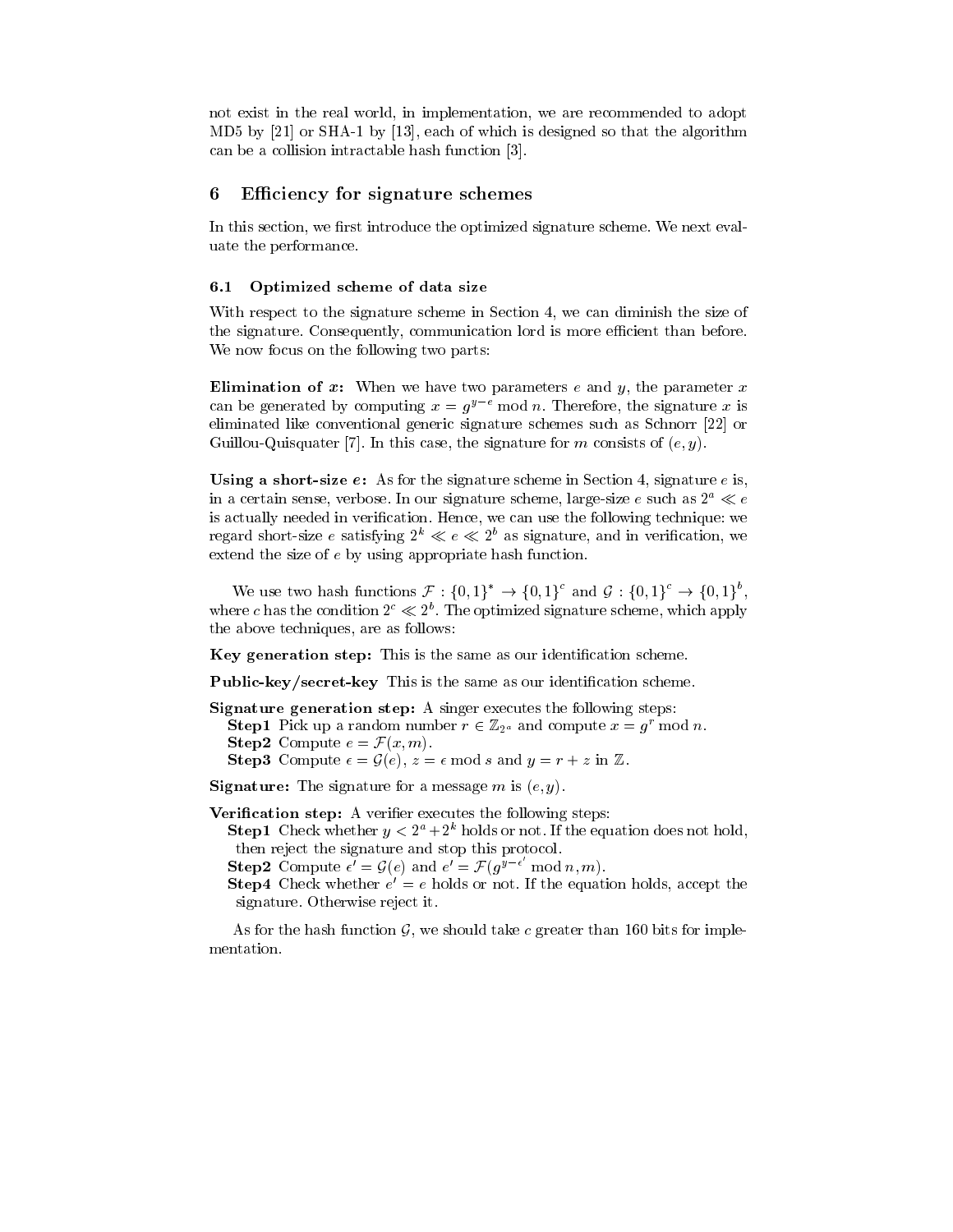| Scheme     | UMP                              | <b>CPC</b><br>$\times M$ ) | CSG              | <b>CVF</b><br>$\times M$ ) | <b>SPK</b><br>bits) | SSK<br>bits) | SSig<br>(bits) |
|------------|----------------------------------|----------------------------|------------------|----------------------------|---------------------|--------------|----------------|
| Our scheme | Integer<br>factoring<br>with $q$ | 61                         | $248 \mod 160$   | 372                        | 2048                | 160          | 304            |
| OTM-scheme | Integer<br>factoring<br>with $q$ | 61                         | $80 \times 160$  | 552                        | 2048                | 160          | 384            |
| PS-scheme  | Integer<br>factoring             | 381                        | $80 \times 512$  | 1656                       | 1024                | 513          | 736            |
| GPS-scheme | Discrete log.<br>for modulo $n$  | 381                        | $80 \times 1024$ | 1796                       | 3072                | 1024         | 1264           |

Table 1. Performance of signature schemes

Abbreviation:

- UMP means the underlying mathematical problem that the signature scheme relies on for its security.
- CPC, CSG and CVF mean the computational cost for pre-computation, signature generation and verification, respectively
- · SPK, SSK and SSig means the size of a public-key, a secret-key and a signature, respectively.
- $\bullet$  *M* represents the computational cost for one multiplication under a 1024bit modulus.
- $\alpha$  mod  $\beta$  represents the computational cost for modular reduction of an  $\alpha$ -bit number and a  $\beta$ -bit number modulus.
- $\gamma$  ×  $\delta$  represents the computational cost for multiplication of an  $\gamma$ -bit number and a  $\delta$ -bit number on  $\mathbb Z$ .

Notes:

- For all schemes in the table, we set up the parameter under the line of the one-key attack scenario [20].
- For respective computational cost, a primitive arithmetic of binary methods [9] are used, e.g. amount of work for  $g^{\alpha}$  mod n is  $\frac{3}{2}|\alpha|M$  if  $|n|=1024$ . Of course there exist more sophisticated techniques which reduce the amount of computational work. However we think they estimate the concrete performance without loss of generosity.
- In UMP, integer factoring with  $g$  means that it is a variant of integer factoring problem on input RSA modulus  $n$  and the asymmetric basis  $g$ , outputs the factor of  $n$ .
- $\bullet$  In CPC, the signer uses the technique of CRT. In this case, the signer must secretly have the factors of  $n$ ,  $p$  and  $q$ .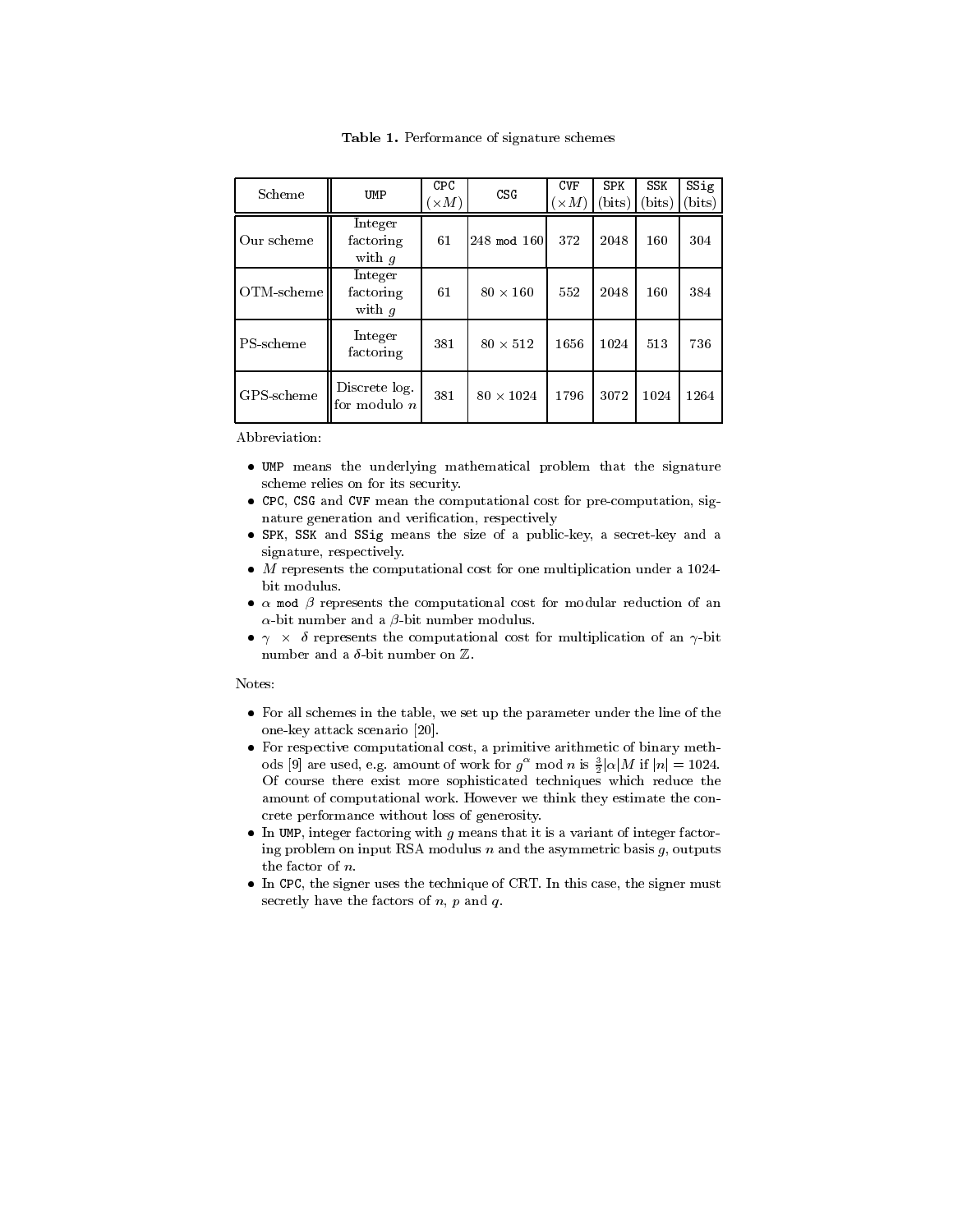#### $6.2$ Performance

We evaluate the efficiency of our signature scheme by comparing existing on the fly signatures. Table 1 gives the performance of various schemes, such as OTM-scheme, PS-scheme and GPS-scheme, including ours.

The parameters in the schemes are set up as follows.

- Our scheme has  $a = 224$  and  $b = 248$  by taking  $k = 160$ ,  $\kappa_1 = 64$  and  $\kappa_2 = 24$ . Our scheme also use the technique of Section 6.1.
- OTM-scheme has  $a = 104$ ,  $b = 80$  and  $c = 288$  by taking  $k = 160$ . To keep the same security as our scheme, in OTM scheme,  $n$  is a RSA modulus and g is an asymmetric basis in  $\mathbb{Z}_n^*$ . Furthermore, the size of public-key is optimized as follows. We regard actual public-key as  $(n, g)$ , and z is computed by  $z = \mathcal{H}'(n, g)$ , where  $\mathcal{H}'$  is a hash function  $\mathcal{H}' : \{0, 1\}^* \to \{0, 1\}^c$ .
- PS-scheme has  $|A| = 656$  and  $|B| = 80$  by taking  $k = 513$ .
- GPS-scheme has  $|A| = 1184$  and  $|B| = 80$  by taking  $k = 1024$ .

Additionally, we set  $|n| = 1024$  for all schemes.

Next, we show the comparison between OTM-scheme (resp. PS-scheme and resp. GPS-scheme) and our signature.

**OTM-scheme:** One of the verifications in OTM-scheme is  $x = g^{y-ze}$  mod n, where in the index of  $g$ , we can see the multiplication of two parameters  $z$  and e. On the contrary, the verification in our scheme is  $x = g^{y-e} \mod n$ , hence the multiplication in the index does not exist. The large-size index involved by the multiplication, lead to the inefficiency from both the amount of work and data size point of view. Nowadays, all the existing on the fly signatures have the same drawbacks.

Consequently, CVF and SSig in our scheme is superior to those in OTMscheme. Since the public key in our scheme and that in OTM-scheme are  $(n, q)$ and  $(n, g, z)$ , respectively, the number of the parameters in our scheme is smaller than that in OTM-scheme.

**PS-scheme:** The size of secret key in PS-scheme is only dependent on the modulus n, and that is considerably large (about  $|n|/2$ ). This drawback leads to inefficient results with respect to the computational work (CPC, CSG and CVF) and the data size (SSK and SSig).

On the other hand, since PS-scheme is intended to be used with a modulus product of two strong primes,  $g = 2$  is a correct basis and do not have to be included in the public key. Consequently, we can set  $SPC = 1024$  for PS-scheme. Therefore, one may say that PS-scheme is more efficient than our scheme in terms of size of public key.

**GPS-scheme:** Since the public key in GPS-scheme consists of three parameters such as  $(n, g, v)$ , the size of the public key is SPK = 3072. Hence, GPS-scheme has the largest size for public-key of all the schemes in Table 1.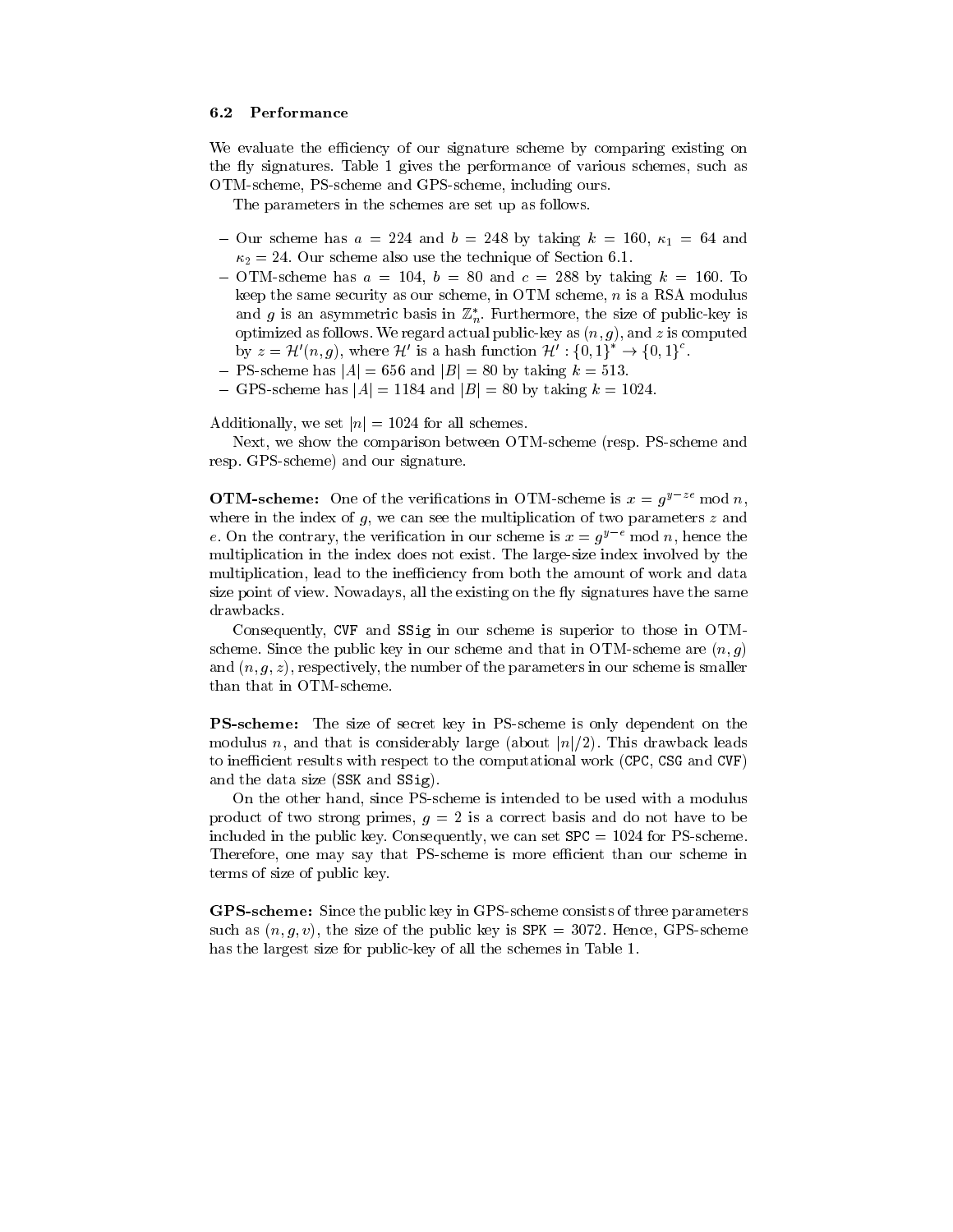Note that, in the table, all the schemes are based on the one-key attack scenario. Consequently, GPS-scheme has provable security such that the scheme is as secure as the discrete problem for modulo n. However, the size of secretkey in GPS-scheme is considerably large:  $SSK = 1024$ . In the same reason as in PS-scheme, this result leads to the inefficiency mentioned above.

Table 1 show that our signature scheme is quite efficient from both the computational cost and the data size point of view.

We now give the concrete evaluation measured by comparing the integer factoring based scheme, OTM-scheme (resp. PS-scheme) and our scheme. Compared with OTM-scheme, our scheme enables the computational cost to be reduced by 32% for verification. For the data size, the signature size is reduced by  $21\%$ . In the following, compared with PS-scheme, our scheme enables the computational cost to be reduced by 83% for pre-computation and by 78% for verification. For the data size, the secret-key size is reduced by  $68\%$  and the signature size is 58%.

#### $\overline{7}$ Conclusion

In this paper, we have proposed an efficient and fast signature scheme, which is derived from a three-pass identification scheme. Our proposed signature is, in a sense, a counterpart for on the fly signature schemes.

Compared between two types of signatures, the on-line computation in our scheme is smaller than that in on the fly schemes, because modular reduction is faster than multiplication from implementation point of view.

We have shown that our signature schemes are existentially unforgeable against any polynomial-time adversaries that can execute adaptive chosen message attack in the random oracle model. In this case, the underlying number theoretic problem is the integer factoring problem for an RSA modulus  $n$ .

We also have shown that our scheme is more efficient than on the fly signature schemes, in view of both the computational cost and the transmitted data size.

### References

- 1. P. Barrett: "Implementing of the Rivest Shamir and Adleman public key encryption algorithm on a standard digital signal processor", Advances in cryptology -Crypto'86, Lecture Notes in Computer Science 263, Springer-Verlag, pp.311-323, 1987.
- 2. M. Bellare and P. Rogaway: "Random oracles are practical: a paradigm for designing efficient protocols", Proceedings of the 1st ACM Conference on Computer and Communications Security (CCS), 1993.
- 3. I. Damgård: "Collision free hash functions and public key signature schemes", Advances in cryptology - Eurocrypt'87, Lecture Notes in Computer Science 304, Springer-Verlag, pp.203-216, 1988.
- 4. A. Fiat and A. Shamir: "How to Prove Yourself: practical solutions of identification and signature problems", Advances in cryptology - Crypto'86, Lecture Notes in Computer Science 263, Springer-Verlag, pp. 186-194, 1987.